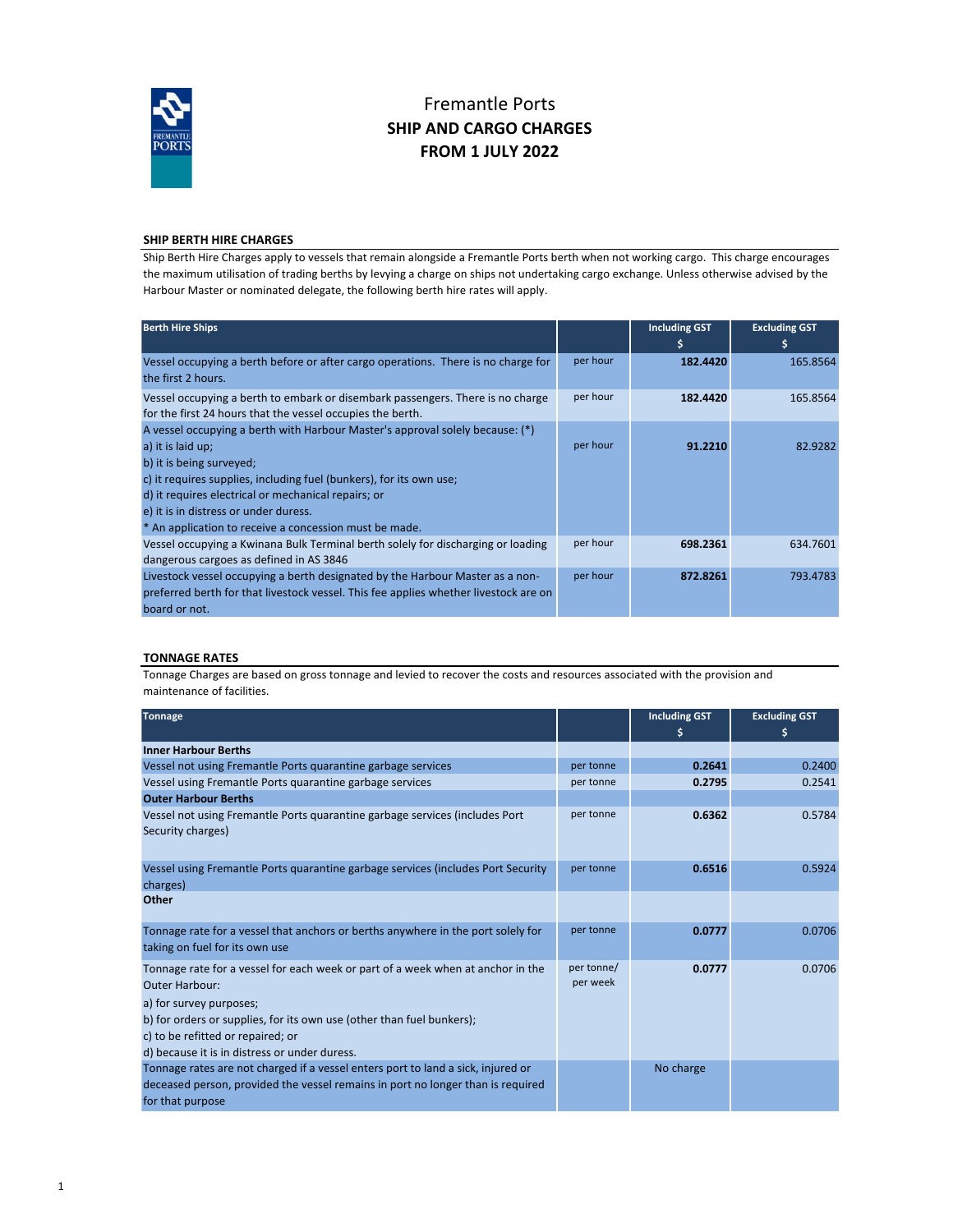## **MOORING AND UNMOORING CHARGES**

The mooring fee is charged to all vessels using mooring and unmooring services.

| <b>Mooring and Unmooring</b>                                                                                                                                                                                                                                                                                                                                                                                                                                                                                                                                                                                                  |             | <b>Including GST</b> | <b>Excluding GST</b><br>s |
|-------------------------------------------------------------------------------------------------------------------------------------------------------------------------------------------------------------------------------------------------------------------------------------------------------------------------------------------------------------------------------------------------------------------------------------------------------------------------------------------------------------------------------------------------------------------------------------------------------------------------------|-------------|----------------------|---------------------------|
| Inner Harbour - vessels under 5,000 gross tonnes                                                                                                                                                                                                                                                                                                                                                                                                                                                                                                                                                                              | per service | 397.2836             | 361.1669                  |
| Inner Harbour - all other vessels                                                                                                                                                                                                                                                                                                                                                                                                                                                                                                                                                                                             | per service | 794.5670             | 722.3336                  |
| Outer Harbour - all other vessels                                                                                                                                                                                                                                                                                                                                                                                                                                                                                                                                                                                             | per service | 1,092.5236           | 993.2033                  |
| When a mooring gang is requested or ordered to provide a service for a vessel<br>but the gang is not required at the nominated time, then the ship owner or agent<br>may be charged the following:<br>a) If the mooring gang is detained for more than 30 minutes beyond the<br>nominated time: 25% of charge for the appropriate service for each<br>hour or part thereof the gang is detained after nominated time; or<br>b) If a request for a mooring gang is cancelled and:<br>(i) at least 2 hours' notice is given: no charge; or<br>(ii) less than 2 hours' notice is given: 25% of the appropriate service<br>charge |             |                      |                           |

## **WHARF CHARGES FOR CARGO**

Wharfage charges are designed to be collected from cargo with different unit rates by type such as: containers, breakbulk, dry bulk, liquid bulk, livestock, fodder, potable water, motor vehicles and oversize machinery.

| <b>Wharfage</b>                                                                                  |                          | <b>Including GST</b> | <b>Excluding GST</b> |
|--------------------------------------------------------------------------------------------------|--------------------------|----------------------|----------------------|
|                                                                                                  |                          | \$                   | s                    |
| <b>Wharfage charge - Inner Harbour:</b>                                                          |                          |                      |                      |
| Sheep, pigs or goats (includes Port Security charges)                                            | each                     | 0.3570               | 0.3245               |
| Cargo water                                                                                      | per kl                   | 1.3499               | 1.2272               |
| 20' full container (includes Port Security charges)                                              | each                     | 88.8392              | 80.7629              |
| 40' full container (includes Port Security charges)                                              | each                     | 177.6785             | 161.5260             |
| 20' empty container                                                                              | each                     | 13.4075              | 12.1886              |
| 40' empty container                                                                              | each                     | 26.8148              | 24.3772              |
| Dry bulk cargo (includes Port Security charges)                                                  | per tonne                | 5.6641               | 5.1492               |
| Liquid bulk cargo (includes Port Security charges)                                               | per kl                   | 4.5775               | 4.1614               |
| Any other cargo for each tonne or cubic metre, as applicable (includes Port<br>Security charges) | per tonne/m <sup>3</sup> | 5.8193               | 5.2903               |
| <b>Wharfage charge - Outer Harbour:</b>                                                          |                          |                      |                      |
| Dry bulk cargo                                                                                   | per tonne                | 5.2916               | 4.8105               |
| Liquid bulk cargo                                                                                | per kl/tonne             | 4.3296               | 3.9360               |
| Break bulk cargo                                                                                 | per tonne/m <sup>3</sup> | 5.4313               | 4.9375               |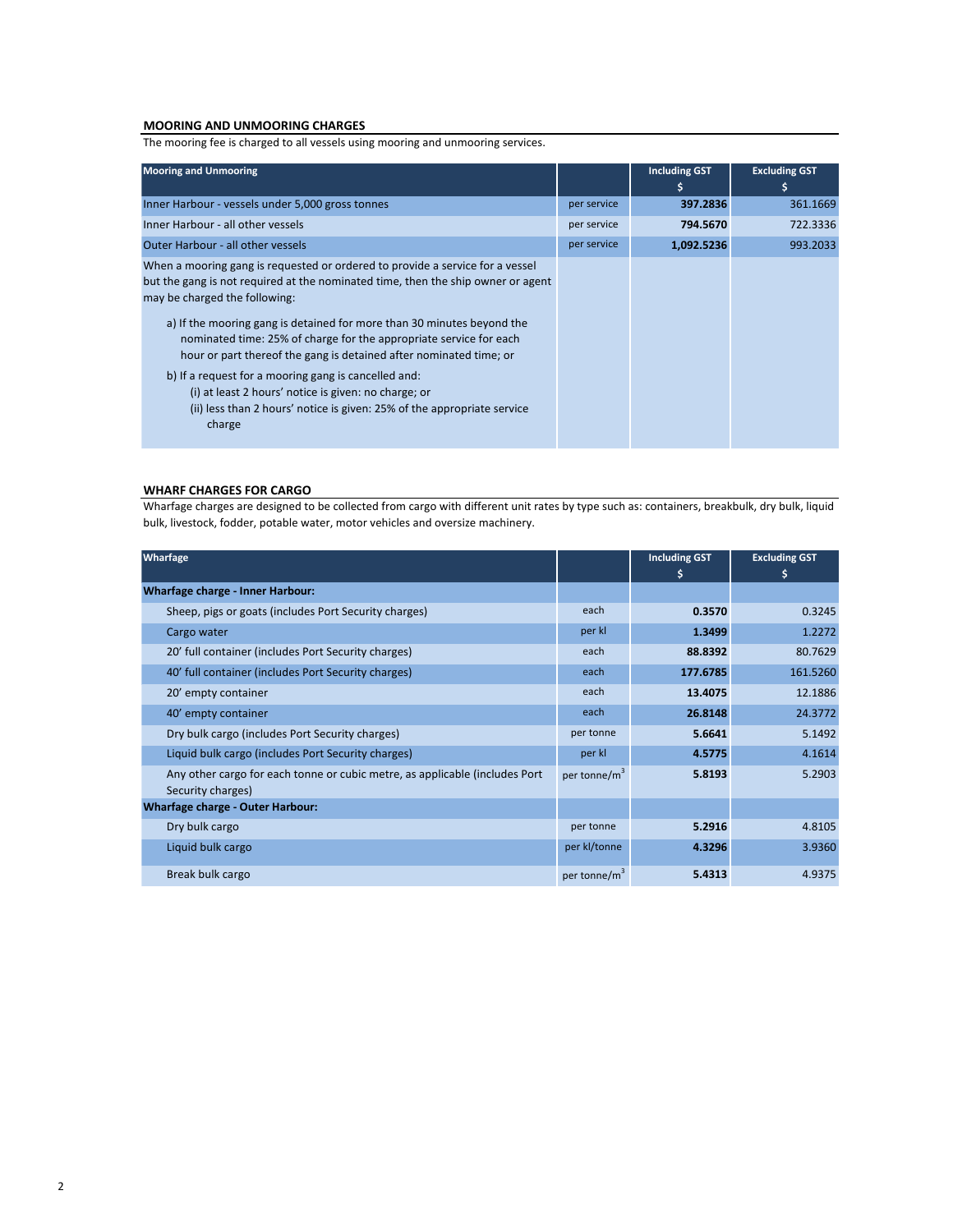#### **PORT IMPROVEMENT FEE**

A Port Improvement Fee is applied to full containers as a contribution to debt-servicing costs of Inner Harbour dredging.

| Port Improvement Fee |      | Including GST | <b>Excluding GST</b> |
|----------------------|------|---------------|----------------------|
| 20' full container   | each | 15.1141       | 13.7401              |
| 40' full container   | each | 30.2282       | 27.4802              |

### **CARGO BERTH HIRE CHARGES**

The Cargo Berth Hire charges apply to cargo loaded onto or discharged from a vessel berthed at a heavy duty berth in the port. This charge does not apply to empty containers, livestock, pipeline products (including bunkers) and scrap metal.

| <b>Cargo Berth Hire</b>    |                      | <b>Including GST</b> | <b>Excluding GST</b> |
|----------------------------|----------------------|----------------------|----------------------|
| 20' full container         | each                 | 26.6130              | 24.1936              |
| 40' full container         | each                 | 53.2259              | 48.3872              |
| Any other cargo not exempt | tonne/m <sup>3</sup> | 2.0329               | 1.8481               |

#### **HAZARDOUS CARGO CHARGE**

A hazardous cargo charge is levied on all bulk hazardous cargoes as defined in the International Maritime Dangerous Goods (classes 1 to 9), discharged or loaded in the port. Charges are levied when the cargo is loaded onto, or discharged from, the vessel at the port.

| <b>Hazardous Cargo</b> |          | <b>Including GST</b> | <b>Excluding GST</b> |
|------------------------|----------|----------------------|----------------------|
| Hazardous cargo        | tonne/kl | 0.0623               | 0.0567               |

#### **STORAGE RATES**

Storage charges on cargo are levied on all goods remaining on the wharf or in a shed at common-user berths after four days.

| <b>Break Bulk Storage</b>                                                                                                                                                                                                                                                               |                          | <b>Including GST</b> | <b>Excluding GST</b> |
|-----------------------------------------------------------------------------------------------------------------------------------------------------------------------------------------------------------------------------------------------------------------------------------------|--------------------------|----------------------|----------------------|
| Storage charges for any goods not removed from any wharf, jetty or shed within<br>the time specified by Fremantle Ports are to be paid by the contractually<br>responsible party (owners, shippers, consignees, ship's agent, stevedore or a Pre<br>Delivery Inspection company [PDI]): |                          |                      |                      |
| (a) For transit cargo (being all cargo other than transhipment cargo and<br>cargo landed and reshipped), a charge for each day or part of a day for:                                                                                                                                    |                          |                      |                      |
| (i) all cargo other than motor vehicles $(*)$ ; and                                                                                                                                                                                                                                     | tonne/ $m^3$             | 2.4674               | 2.2431               |
| (ii) motor vehicles $(*)$ ;                                                                                                                                                                                                                                                             | each                     | 24.9680              | 22.6982              |
| (b) Transhipment cargo, or cargo landed and reshipped, is charged per<br>tonne or part thereof per week for a maximum period of two weeks,<br>after which, at the discretion of Fremantle Ports, the charges may<br>revert to a daily basis at the rate applicable in (a) above.        | tonne/ $m^3$<br>per week | 2.4674               | 2.2431               |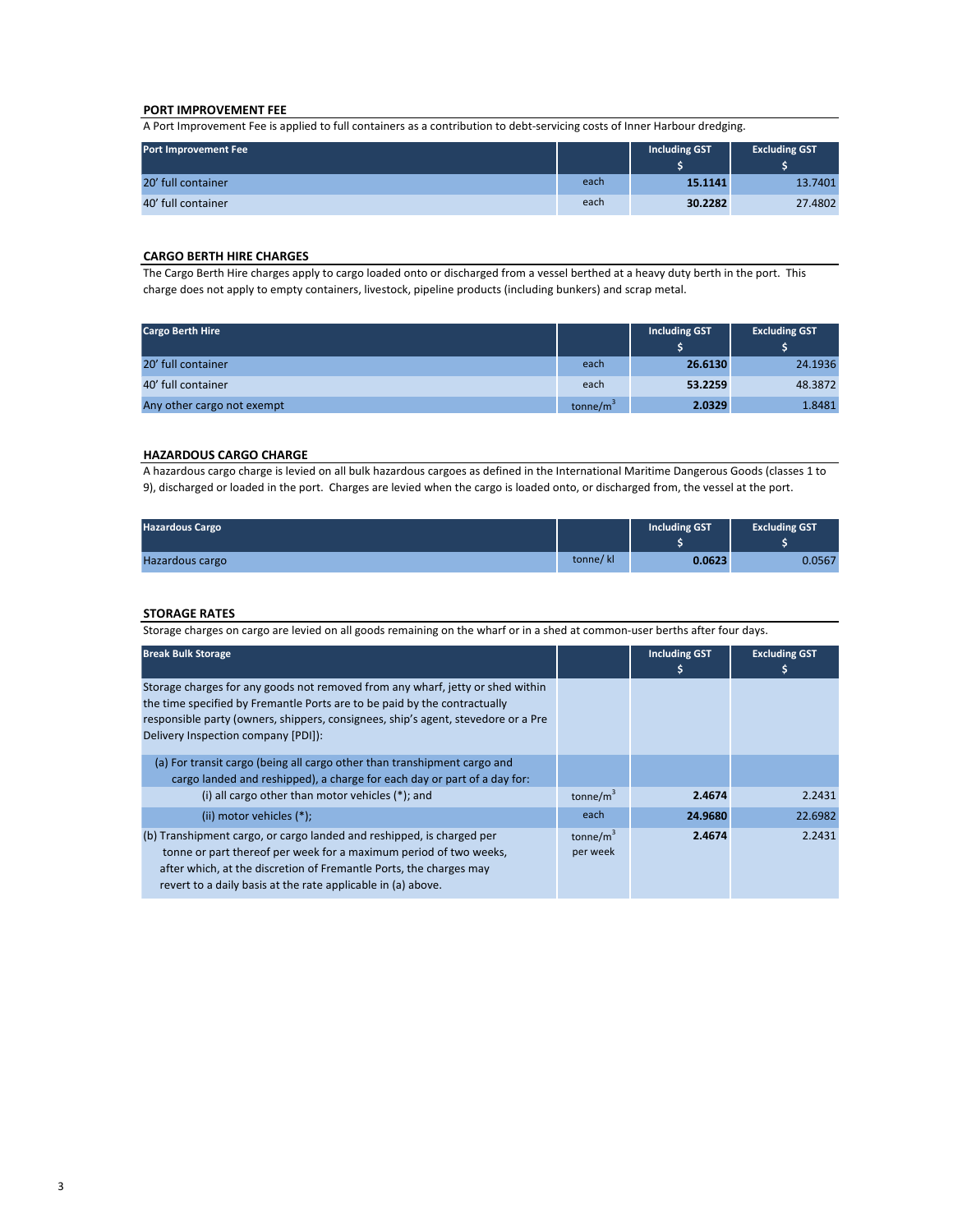| Container Storage - (rates apply after day 4) |         |          |          |
|-----------------------------------------------|---------|----------|----------|
| 20' Containers dry:                           |         |          |          |
| Day 5, 6 & 7                                  | per day | 55.4604  | 50.4185  |
| Day 8 onwards                                 | per day | 109.2138 | 99.2853  |
| 20' Containers reefer:                        |         |          |          |
| Day 5, 6 & 7                                  | per day | 109.2138 | 99.2853  |
| Day 8 onwards                                 | per day | 164.6897 | 149.7179 |
| 40' Containers dry:                           |         |          |          |
| Day 5, 6 & 7                                  | per day | 109.2138 | 99.2853  |
| Day 8 onwards                                 | per day | 220.1502 | 200.1365 |
| 40' Containers reefer:                        |         |          |          |
| Day 5, 6 & 7                                  | per day | 164.6897 | 149.7179 |
| Day 8 onwards                                 | per day | 273.8725 | 248.9750 |

*(\*) Goods landed from any vessel or received for shipment by any vessel, and placed on any common user berth in the Inner Harbour are permitted up to four days before the owner, shipper, consignee or agent become liable to pay storage charges. However, where goods are stored in a shed at a common-user berth, storage charges apply immediately at the appropriate rate indicated in (a) above.*

#### **UNDERCOVER STORAGE**

Undercover storage charges apply to the under-roof area of the sheds at North Quay. Arrangements are made by the shipping agent in liaison with the appropriate stevedore on an as required basis. A range of cargoes can be stored with the prior approval of Fremantle Ports.

| <b>Undercover storage</b> |                                | <b>Including GST</b> | <b>Excluding GST</b> |
|---------------------------|--------------------------------|----------------------|----------------------|
| Undercover storage        | per m <sup>2</sup> per<br>week | 1.9244               | 1.7494               |

#### **AREA HIRE**

Areas of vacant land outside of normal wharf operational areas may be used for storage of equipment and materials. The charge associated with the use of this land is raised on the basis of a short-term lease or license for the area occupied.

| Area hire                                                      |                                | Including GST | <b>Excluding GST</b> |
|----------------------------------------------------------------|--------------------------------|---------------|----------------------|
| Areas of vacant land outside of normal wharf operational areas | per m <sup>-</sup> per<br>week | 0.9155        | 0.8323               |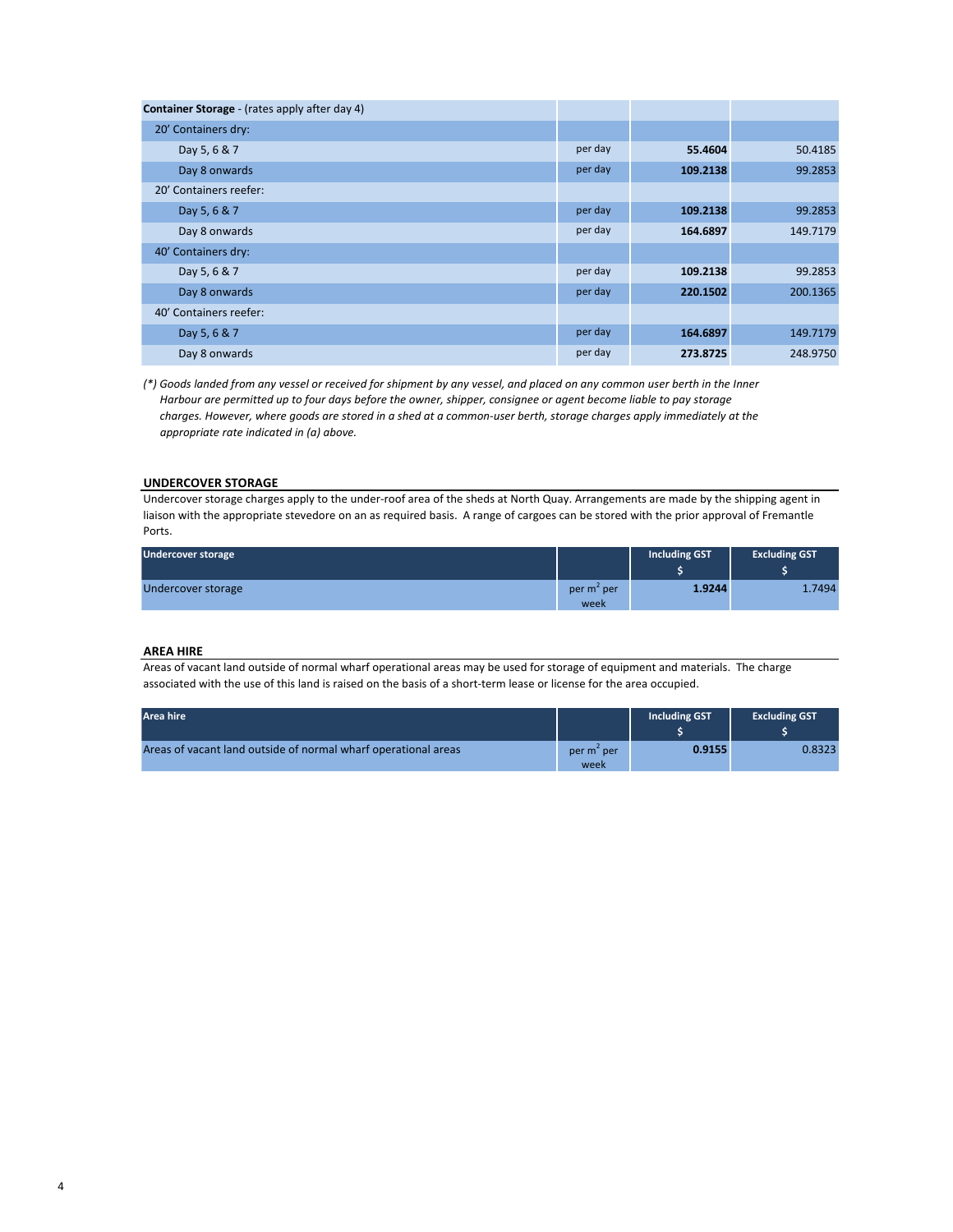#### **PILOTAGE AND RELATED CHARGES**

Pilotage charges are applicable in relation to pilot services engaged for port navigation.

| Pilotage                                                                                           |             | <b>Including GST</b> | <b>Excluding GST</b> |
|----------------------------------------------------------------------------------------------------|-------------|----------------------|----------------------|
|                                                                                                    |             | \$                   |                      |
| Pilotage of vessel not more than 1,000 gross tonnes between Gage Roads and<br><b>Inner Harbour</b> | per service | 1,197.2140           | 1,088.3764           |
| Pilotage of vessel less than or equal to 275 metres in overall length:                             |             |                      |                      |
| a) between sea pilot boarding ground and Gage Roads                                                | per service | 3,918.1647           | 3,561.9679           |
| b) between Gage Roads and Cockburn Sound                                                           | per service | 2,720.9333           | 2,473.5757           |
| c) between Gage Roads and Inner Harbour (more than 1,000 gross tonnes)                             | per service | 2,394.4626           | 2,176.7842           |
| d) between Inner Harbour and Outer Harbour                                                         | per service | 4,124.4155           | 3,749.4686           |
| e) between sea pilot boarding ground and Inner Harbour                                             | per service | 4,788.8907           | 4,353.5370           |
| f) between sea pilot boarding ground and Cockburn Sound                                            | per service | 5,224.2197           | 4,749.2906           |
| g) surcharge for Alcoa Berth 1 arrivals                                                            | per service | 772.9306             | 702.6642             |
| Pilotage of vessel more than 275 metres in overall length:                                         |             |                      |                      |
| a) between sea pilot boarding ground and Gage Roads                                                | per service | 4,691.0953           | 4,264.6321           |
| b) between Gage Roads and Cockburn Sound                                                           | per service | 3,493.8640           | 3,176.2400           |
| c) between Gage Roads and Inner Harbour (more than 1,000 gross tonnes)                             | per service | 3,167.3929           | 2,879.4481           |
| d) between Inner Harbour and Outer Harbour                                                         | per service | 4,897.3459           | 4,452.1326           |
| e) between sea pilot boarding ground and Inner Harbour                                             | per service | 5,561.8212           | 5,056.2011           |
| f) between sea pilot boarding ground and Cockburn Sound                                            | per service | 5,997.1503           | 5,451.9548           |
| g) surcharge for Alcoa Berth 1 arrivals                                                            | per service | 772.9306             | 702.6642             |
| Pilotage of vessel - Cockburn Sound location to Cockburn Sound location                            | per service | 1,197.2140           | 1,088.3764           |
| Pilotage of vessel - Inner Harbour location to Inner Harbour location                              | per service | 635.7121             | 577.9201             |
| Any other pilotage service, per hour or part of an hour                                            | per hour    | 819.6715             | 745.1559             |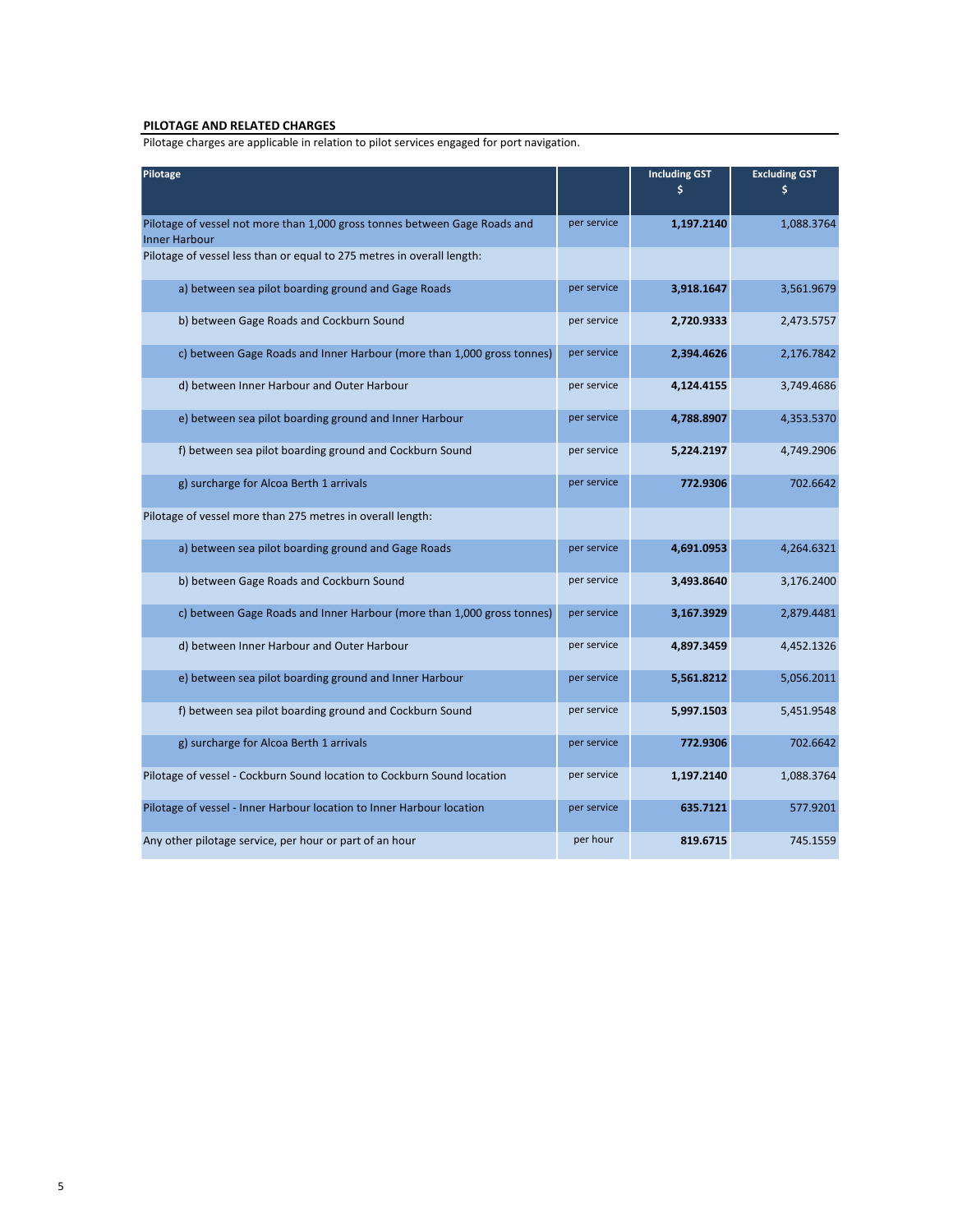| Detention or cancellation of a pilot                                                                                                                                                                                                                                                                                                                                                          |                                   |            |            |
|-----------------------------------------------------------------------------------------------------------------------------------------------------------------------------------------------------------------------------------------------------------------------------------------------------------------------------------------------------------------------------------------------|-----------------------------------|------------|------------|
| Master or agent of any vessel may be charged for the period a pilot is detained if<br>the pilot is detained more than 30 minutes                                                                                                                                                                                                                                                              | per hour or<br>part of an<br>hour | 819.6715   | 745.1559   |
| If the services of a pilot are available to conduct a vessel to or from a nominated<br>berth or position, as specified in the application, and the vessel:<br>a) does not arrive at the boarding ground at the appointed time, or<br>b) is not ready to proceed within 30 minutes of the appointed time<br>then Fremantle Ports may charge for the period detained from the appointed<br>time | per hour                          | 819.6715   | 745.1559   |
| If an application for pilot services is received by Fremantle Ports and the service is<br>cancelled, or the specified time amended, without giving at least two hours'<br>notice of the cancellation or amendment                                                                                                                                                                             | per<br>application                | 819.6715   | 745.1559   |
| Other pilotage and related charges                                                                                                                                                                                                                                                                                                                                                            |                                   |            |            |
| For every movement within the port and every entry into or departure from the<br>port of a vessel of which the master holds a Pilotage Exemption Certificate (other<br>than a vessel which plies for hire between the port and Rottnest Island or Hillarys<br>Boat Harbour or a tug which provides towage within the port).                                                                   | per service                       | 326.5224   | 296.8385   |
| For each entry into or departure from Cockburn Sound or the Inner Harbour of a<br>vessel when the master holds a Pilotage Exemption Certificate                                                                                                                                                                                                                                               | per service                       | 326.5224   | 296.8385   |
| <b>Pilotage Exemption Certificate:</b><br>Fee applicable to every examination for a Pilotage Exemption Certificate                                                                                                                                                                                                                                                                            | per exam                          | 1,349.2245 | 1,226.5677 |
| Certificate of local knowledge (not subject to GST):<br>This fee is applicable to a qualified applicant who applies, and is examined by the<br>Harbour Master, in order to gain a Certificate of Local Knowledge to enable that<br>person to navigate a vessel of more than 35m LOA within the port                                                                                           | per<br>application                | 92.0246    | 92.0246    |

# **DYNAMIC UNDER KEEL CLEARANCE (DUKC)**

This charge applies to deep-draft vessels that use the DUKC system.

| <b>Dynamic Under Keel Clearance</b> |             | Including GST | <b>Excluding GST</b> |
|-------------------------------------|-------------|---------------|----------------------|
| Dynamic Under Keel Clearance system | per service | 2.500.0000    | 2.272.7273           |

# **BULK LIQUIDS INFRASTRUCTURE FEE**

Charge applies for all bulk liquids handled at Kwinana Bulk Jetty (Berths 3 or 4) when manifold system is used.

| <b>Bulk liquids infrastructure fee</b> |        | Including GST | <b>Excluding GST</b> |
|----------------------------------------|--------|---------------|----------------------|
| Bulk liquids infrastructure fee        | per kl | 0.3258        | 0.2962               |